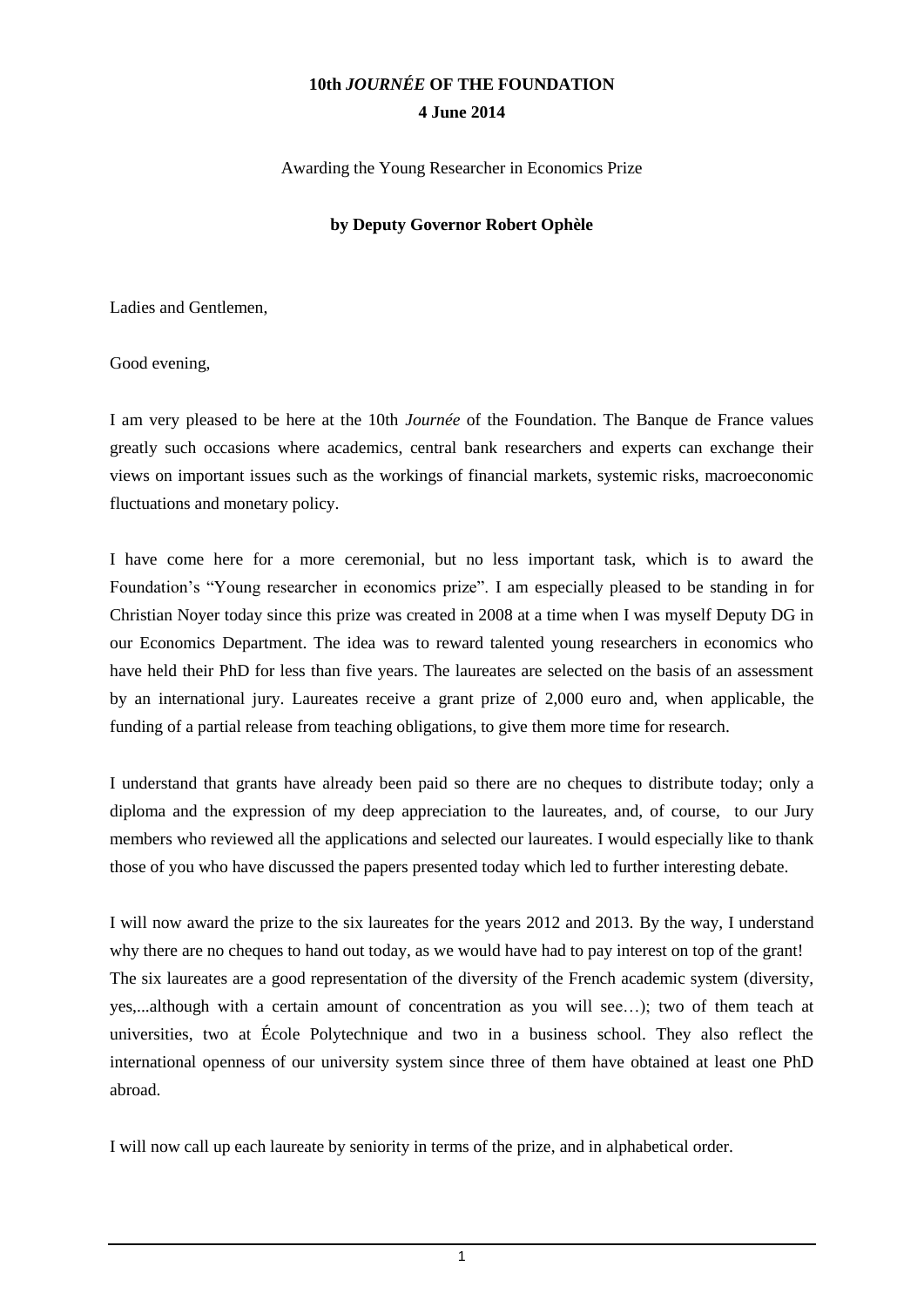For 2012, I will first invite Jeanne Hagenbach to come onto the stage. Jeanne Hagenbach is a CNRS researcher affiliated to École Polytechnique, a combination which in our system is a true sign of excellence. You already received the French Economic Association's thesis prize (in 2010) for your thesis on "*Strategic Information Transmission and Networks*", but since then you have continued with this line of research and I see that you recently had a paper published in *Econometrica,* which makes a very interesting contribution to game theory. So it is only logical that you should win the Foundation's young researcher in economics prize. Congratulations!

The second laureate is François Le Grand, a graduate from École Polytechnique with a PhD from PSE, and currently assistant professor at EM Lyon business school. You have been awarded this prize in particular for your research on risk aversion and asset prices. I see that you are both a brilliant academic and a columnist, and that your views on the CDS market were widely discussed in 2010. I present this diploma to you with all my congratulations!

Now I would like to invite Mariana Rojas Breu to come up. You are Argentinian and assistant professor at Paris Dauphine. You obtained a PhD both from Bâle University and Paris Ouest Nanterre. You have worked at the Banque de France and at the Saint Louis Fed. Your main field of interest is monetary policy…and I can't help quoting your recent paper on *"Currency Union with and without Banking Union",* written with some of your colleagues at the Banque de France*: "*a banking union that suppresses hurdles to banking integration restores the optimality of that currency arrangement". So you really deserve the prize! With all my congratulations, and my best wishes for the future!

Now I turn to 2013.

The first laureate also has an international background: Michael Brei, whom I now call up, is assistant professor at the University of Paris Nanterre. You are both German and Czech and obtained a PhD at the University of Bonn. At Paris Nanterre you stated that one of your main fields of research is "financial crises, bank behaviour and offshore centres from a theoretical and empirical perspective". I should add that you have recently been a consultant to the Green Party at the European Parliament on a project called "The seven deadly sins of banking", which proposes, amongst other measures, drastically downsizing banks, banning speculative instruments, separating banking functions and imposing a stringent leverage ratio. This is clearly not the reason why you have been awarded the Young researcher prize, but you will note that we are completely open-minded when it comes to research.

Congratulations.

I turn now to Eduardo Perez-Richet, another graduate from École Polytechnique and assistant professor at this establishment (after obtaining a PhD from Stanford University). Your research relates to "*microeconomic theory, game theory, political economics, information economics*". You are to some extent involved in the same line of research as Jeanne Hagenbach and the contribution of École